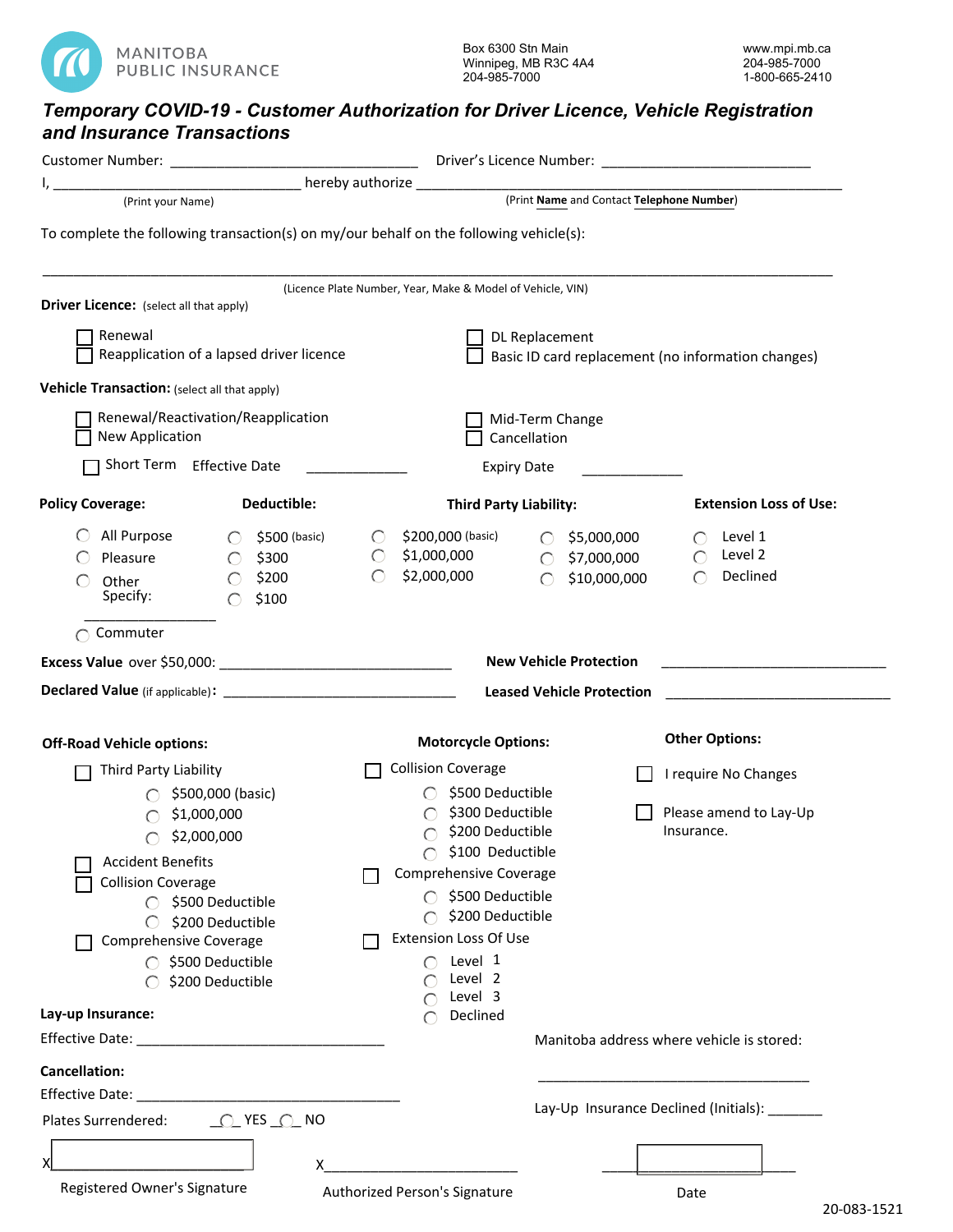

## *Temporary COVID-19 - Customer Unavailable - Declaration of Residency*

| A)                                                                                                                                                                                              |                                                                                                                                              | of                                                       |                                                                                                                                                                                                                                                                                                                                                                                                                   | , in |  |  |
|-------------------------------------------------------------------------------------------------------------------------------------------------------------------------------------------------|----------------------------------------------------------------------------------------------------------------------------------------------|----------------------------------------------------------|-------------------------------------------------------------------------------------------------------------------------------------------------------------------------------------------------------------------------------------------------------------------------------------------------------------------------------------------------------------------------------------------------------------------|------|--|--|
|                                                                                                                                                                                                 | (Print Street Address or section number)<br>(Print Name)                                                                                     |                                                          |                                                                                                                                                                                                                                                                                                                                                                                                                   |      |  |  |
|                                                                                                                                                                                                 | , in the Province of Manitoba do hereby declare that                                                                                         |                                                          |                                                                                                                                                                                                                                                                                                                                                                                                                   |      |  |  |
|                                                                                                                                                                                                 | (Print City or Town)                                                                                                                         |                                                          |                                                                                                                                                                                                                                                                                                                                                                                                                   |      |  |  |
|                                                                                                                                                                                                 | I am a resident of the Province of Manitoba that my permanent address is indicated above, and that I am legally entitled to be in<br>Canada. |                                                          |                                                                                                                                                                                                                                                                                                                                                                                                                   |      |  |  |
|                                                                                                                                                                                                 |                                                                                                                                              |                                                          |                                                                                                                                                                                                                                                                                                                                                                                                                   |      |  |  |
|                                                                                                                                                                                                 |                                                                                                                                              |                                                          |                                                                                                                                                                                                                                                                                                                                                                                                                   |      |  |  |
|                                                                                                                                                                                                 |                                                                                                                                              |                                                          | (Please Print)                                                                                                                                                                                                                                                                                                                                                                                                    |      |  |  |
| B)                                                                                                                                                                                              |                                                                                                                                              | I am in Manitoba but unable to attend in person because: |                                                                                                                                                                                                                                                                                                                                                                                                                   |      |  |  |
|                                                                                                                                                                                                 | COVID-19                                                                                                                                     |                                                          |                                                                                                                                                                                                                                                                                                                                                                                                                   |      |  |  |
|                                                                                                                                                                                                 |                                                                                                                                              |                                                          |                                                                                                                                                                                                                                                                                                                                                                                                                   |      |  |  |
| I authorize<br>authorization.                                                                                                                                                                   |                                                                                                                                              |                                                          | to renew/purchase my driver's licence. I also<br>authorize this person to renew/purchase vehicle registration and insurance policy(s) on my behalf if this form is accompanied with detailed                                                                                                                                                                                                                      |      |  |  |
| I MAKE THIS APPLICATION TO THE REGISTRAR OF MOTOR VEHICLES IN SUPPORT OF MY APPLICATION OF THE RENEWAL OF MY MANITOBA<br>DRIVER'S LICENCE, AND/OR VEHICLE REGISTRATION AND INSURANCE POLICY(S). |                                                                                                                                              |                                                          |                                                                                                                                                                                                                                                                                                                                                                                                                   |      |  |  |
|                                                                                                                                                                                                 |                                                                                                                                              |                                                          |                                                                                                                                                                                                                                                                                                                                                                                                                   |      |  |  |
|                                                                                                                                                                                                 | <b>DATE</b>                                                                                                                                  |                                                          | <b>SIGNATURE</b>                                                                                                                                                                                                                                                                                                                                                                                                  |      |  |  |
|                                                                                                                                                                                                 |                                                                                                                                              |                                                          |                                                                                                                                                                                                                                                                                                                                                                                                                   |      |  |  |
| <b>CAUTION:</b>                                                                                                                                                                                 |                                                                                                                                              |                                                          | IT IS THE RESPONSIBILITY OF CUSTOMERS TO ENSURE COMPLIANCE WITH THE HIGHWAY SAFETY, DRIVER LICENSING,<br>AND VEHICLE REGISTRATION LAWS OF THE JURISDICTION(S) IN WHICH THEY OPERATE A VEHICLE. PLEASE CONTACT<br>THE LOCAL LICENSING/REGISTRATION AUTHORITIES TO ENSURE THAT YOU ARE ALLOWED TO MAINTAIN AND USE<br>YOUR MANITOBA DRIVER'S LICENCE AND/OR VEHICLE REGISTRATION AND INSURANCE WHILE YOU ARE THERE. |      |  |  |